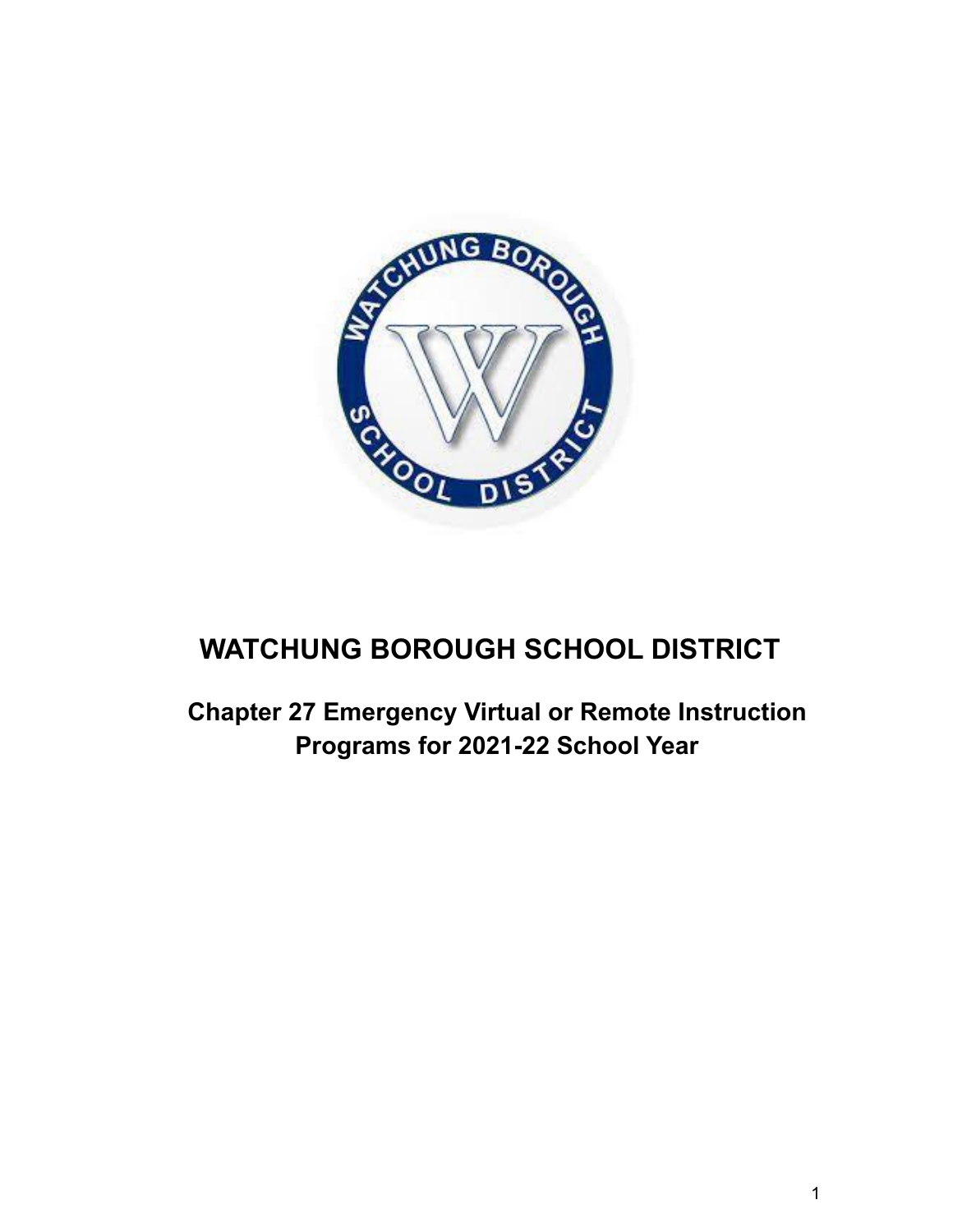#### **Overview**

Watchung Borough School District's Chapter 27 emergency virtual or remote instruction programs are designed to respond to a health emergency that would require the closing of the school buildings. The district is prepared to provide virtual or remote instructional programs to all students enrolled at Bayberry Elementary and Valley View Middle Schools.

The plan consists of two state-required components. The first component is the general structure and design of the virtual learning program. The second component includes district information on technology and meal access.

Each school has designed a virtual plan that is focused on advancing learning through a balance between academic instruction and social and emotional support. Our objective is to continue instruction while ensuring student well-being during a school closure. The plans share a framework and are substantially similar in design, but nuances exist based on grade-level appropriate strategies.

It is anticipated that additional or revised considerations may need to be included in this plan during a school closure.

Pursuant to PL 2020, c.27, this plan was approved by the Board of Education on October 14, 2021, and submitted to the Commissioner of Education through the Executive County Superintendent. The plan has been posted on the district [website's COVID-19 dashboard.](http://www.watchungschools.com/watchung/News%20%26%20Events/COVID-19%20Dashboard/)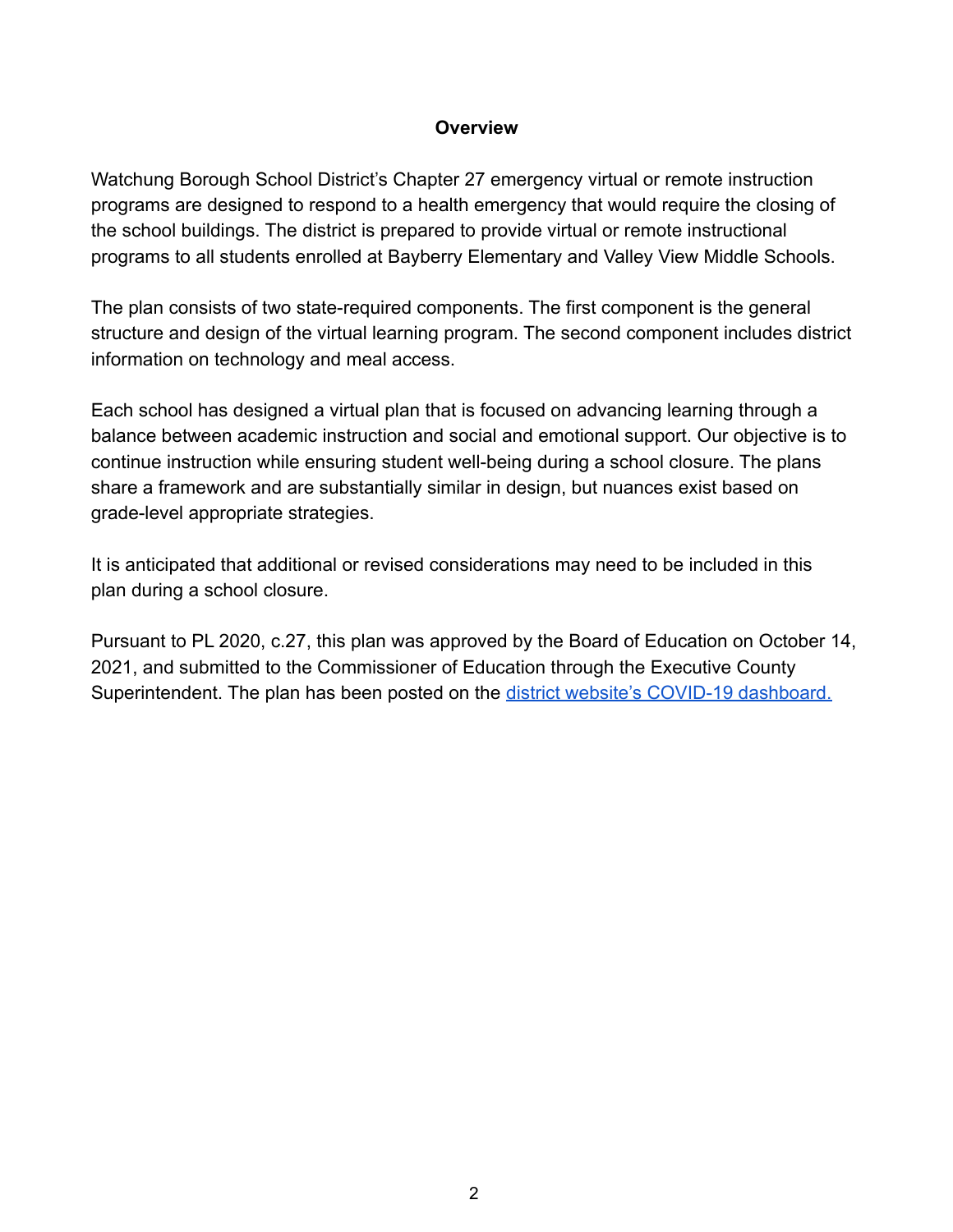# **WATCHUNG BOROUGH SCHOOL DISTRICT**

# **Component One: Instructional Schedule and Resources**

The emergency virtual instructional plan includes full-day programs that follow the current in-person schedule. The district will continue to follow the current board-approved calendar, which has early dismissal days scheduled during the year. On those days, the instructional day will exceed the minimum four-hour requirement, excluding lunch and recess.

# **Current Full-Day Schedules**

Bayberry Elementary School 8:45 am - 3:25 pm

Valley View Middle School 8:15 am - 2:55 pm

The online program will be a combination of synchronous and asynchronous instruction. Teachers will use large- and small-group instructional strategies and individual support throughout the day. Attendance will be taken in accordance with DOE regulations.

The central platforms for instruction and assessment will continue to be Google Classroom, Google Meet, and GoGuardian. Teachers will continue to use i-Ready for assessment and differentiation of instruction.

In addition to the Google Suite (Google docs, slides, classroom, forms, sheets), the following online tools will continue to be available as resources:

- [Quizlet](https://quizlet.com/)
- [Kahoot](https://kahoot.com/)
- [Achieve3000](https://www.achieve3000.com/)
- [SmartyAnts](https://dashboard.smartyants.com/login)
- [GoMath Think Central](https://www-k6.thinkcentral.com/ePC/start.do)
- [Mathseeds: Home](https://mathseeds.com/)
- [RazKids](https://www.raz-kids.com/)
- [Reading AtoZ](https://www.readinga-z.com/?_ga=2.96483613.367008719.1583943079-508885025.1583943079)
- [Newsela](https://newsela.com/signin)
- [Mystery Science](https://mysteryscience.com/log-in)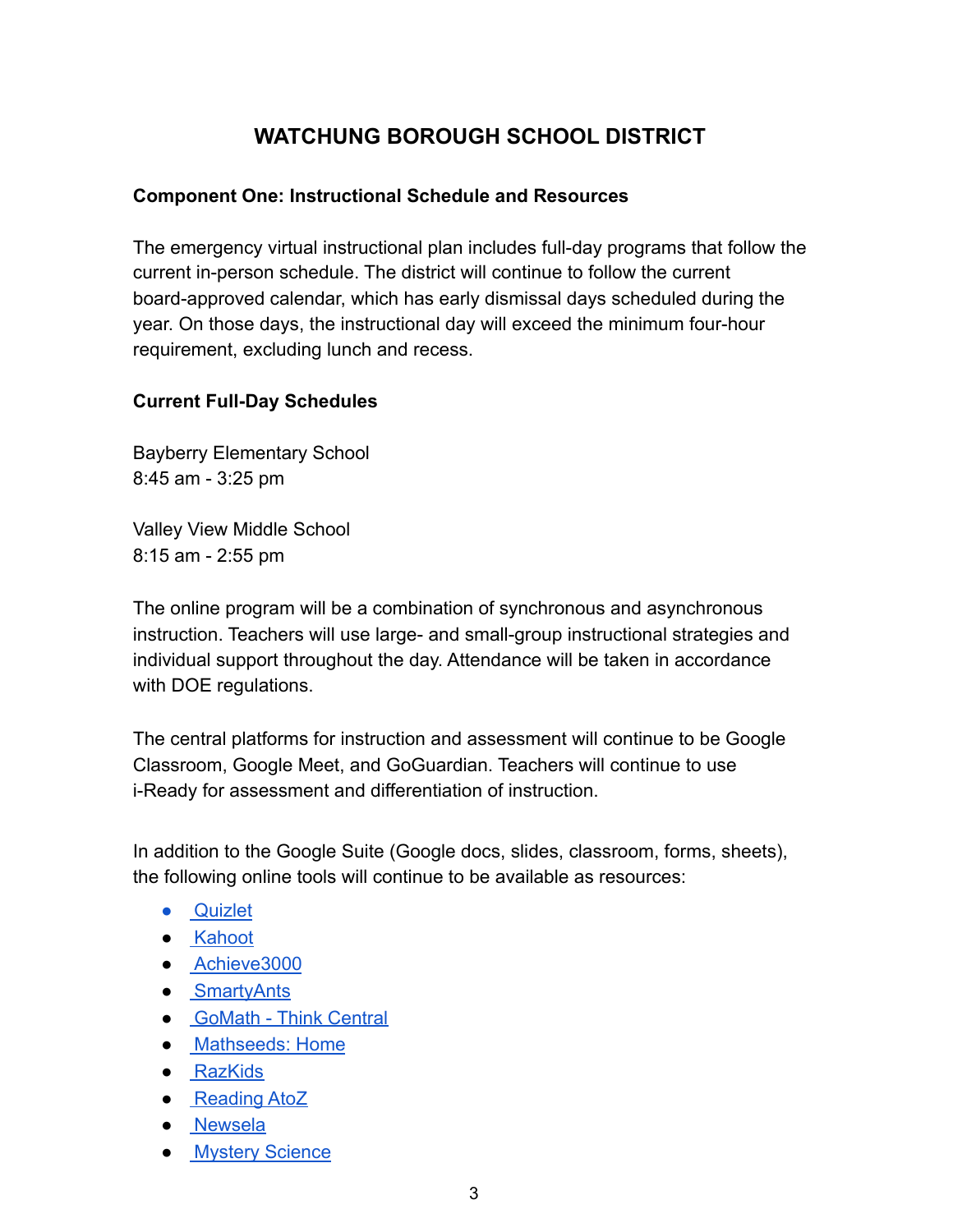- [GoNoodle](https://www.gonoodle.com/)
- [Class DOJO](https://www.classdojo.com/)
- **[Story Board](https://www.storyboardthat.com/)**
- [BrainPop](https://www.brainpop.com/)
- [Edmodo](https://new.edmodo.com/?go2url=%2Fhome)
- [Symbaloo](https://www.symbaloo.com/home/mix/13eOcPegXh)
- [SchoolTube](https://www.schooltube.com/)
- [Edpuzzle](https://edpuzzle.com/)
- [TED-ed](https://ed.ted.com/)
- [Socrative](https://socrative.com/k-12/)

All special education, related services, and ESL programs will continue virtually, to the greatest extent practicable, through Google Meets, Zoom, or other online platforms.

Grading and assessments will continue and be recorded in Genesis.